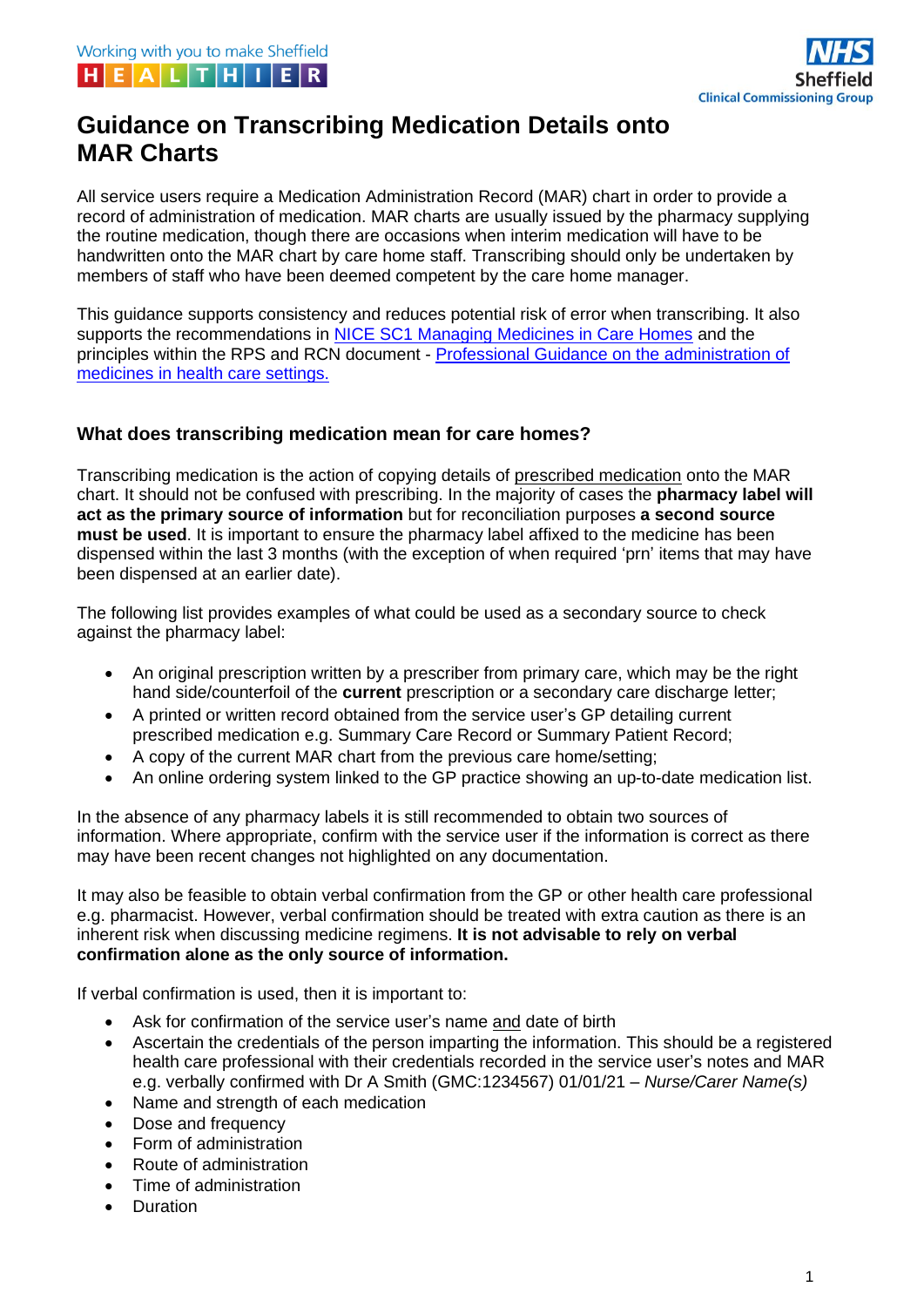The above should then be **repeated back** to confirm. Particular attention should be taken with high-risk medicines such as insulin, anticoagulants, cytotoxics, or controlled drugs. It is advisable to involve another authorised member of staff in the verification process.

Transcribing may be required by care home staff when there is:

- emergency admission to the care home;
- planned discharge from hospital if medication is changed;
- medication prescribed during an interim visit e.g. antibiotics.

Where there are concerns about the safety of transcribing then medical advice must be sought before medicines are transcribed or administered. This may be due to:

- the quality of the information available is unclear;
- a discrepancy between the information and the medication provided;
- any additional medicines (e.g. bought over the counter or herbal medications) not listed in the medication source;
- clarification needed around whether the medicine is still needed/current.

This must be documented in the service user's notes.

#### **When medication accompanies the service user to the care home**

Check that the medicines are 'fit for purpose' i.e.

- the pharmacy label includes the service user's name;
- the name of the medicine on and inside any packaging matches that on the label;
- the medication has not exceeded the expiry date;
- the pharmacy label on the packaging is clear and gives specific instruction on its use.

# **Transcribing Process**

A member of care home staff who has been deemed competent by the care home manager should carefully transcribe the details onto the MAR chart. Clearly annotate the MAR chart so that it is clear when the medication is started within the monthly cycle and, if applicable, when it should be stopped (see [Example 1](#page-3-0) - Care Home Antibiotic)

#### **Particular care should be taken in transcribing details of high-risk medicines such as insulin, anticoagulants, cytotoxics, or controlled drugs.**

Transcribing the medication details onto a **paper MAR chart**:

- All information must be handwritten legibly in black or blue indelible ink;
- The service user's full name and date of birth should be clearly written on all MAR charts;
- All medicine names and instructions must be written in full, as printed on the pharmacy label or from other source;
- The following medication details must be stated:
	- o name;
	- o route of administration;
	- o form e.g. tablets, capsules;
	- o strength (N.B. attention to **milli**grams/ **micro**grams this should be written in full);
	- o time of administration;
	- o dose and frequency;
	- $\circ$  duration of treatment, indicate short course start and finish date on the MAR chart (if known or applicable).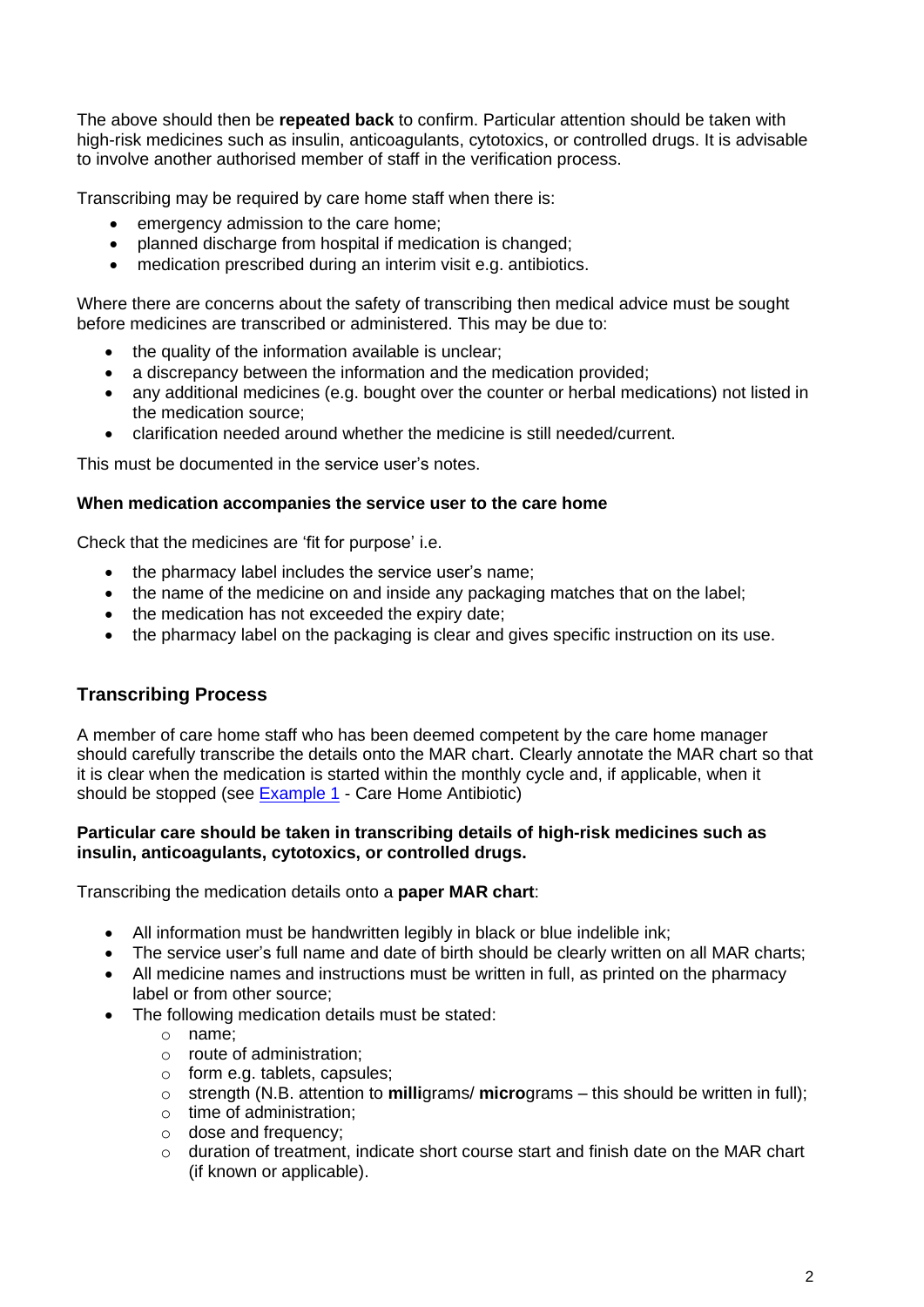- Any special instructions and advice labels e.g. take with or after food, disperse in water, may cause drowsiness, should be included;
- Any advice label or warnings, that cannot fit on the MAR chart should be highlighted, for example, by adding \*\*see advice label\*\*;
- The transcriber must sign and date each item and print their name along with their signature on the MAR chart or equivalent documentation;
- If a service user needs more than one MAR chart, each chart should be clearly marked on the front 1 of 2, 2 of 2 etc;
- Details of any allergies or intolerances must be stated in the space indicated. Record if none are known;
- The quantity of each medication received should be recorded;
- Record/attach medication source to the MAR chart to allow GP or others to check;
- Record transcription in services user's care plan, documenting sources used and their date;
- If informed verbally by the prescriber of any dose change or if a medication is stopped, then the MAR chart must be altered accordingly and checked by another member of staff. The original entry must not be altered, instead it should be crossed through, stating the date of change and, if applicable where the new entry is found. A new entry should then be created. If the dose has changed and the original supply is required to fulfil this change, the pharmacy label on the medication will need to be marked "See new directions on MAR". Written confirmation of the change must be requested from the prescriber to verify this and retained with the service user's records;
- Any incidents and near misses identified as a result of the transcribing process should be reported through the normal process.

See Page 4 for examples of transcribing.

Where **electronic MAR (eMAR)** systems are in use the same principles as those used with paper MAR charts should be applied to allow for an accurate and safe transcribing process. Particular care should be exercised with barcode scanning to ensure the correct medicine is 'scanned' to the service user's eMAR.

# **Checking**

The transcription **must** be checked by a second competent member of care home staff as soon as possible. The 'checker' must ensure the sources of information used match the transcription. The 'checker' must also sign and date against each item and print their name along with their signature on the back of the MAR chart.

Seek medical advice if any discrepancy cannot be resolved between the transcriber and checker. It is good practice to liaise with the GP to check and endorse the transcribed entries on their next visit or through other opportunities e.g. scan the transcribed MAR and send via secure email to the surgery.

## **Staff administering transcribed medicines**

If there is any uncertainty regarding accuracy or appropriateness of transcribed medicine, then the staff member administering must seek clarification from the transcriber. If there is still uncertainty, advice must be sought from the GP.

**Prepared by:** Joy Smith, Medicines Standards Officer (Care Homes), NHS Sheffield CCG **Reviewed by:** Stephen Booth, Senior Lead Pharmacy Technician (Care Homes), NHS Sheffield CCG **Approved by: Medicines Safety Group July 2021 Review date**: **July 2023**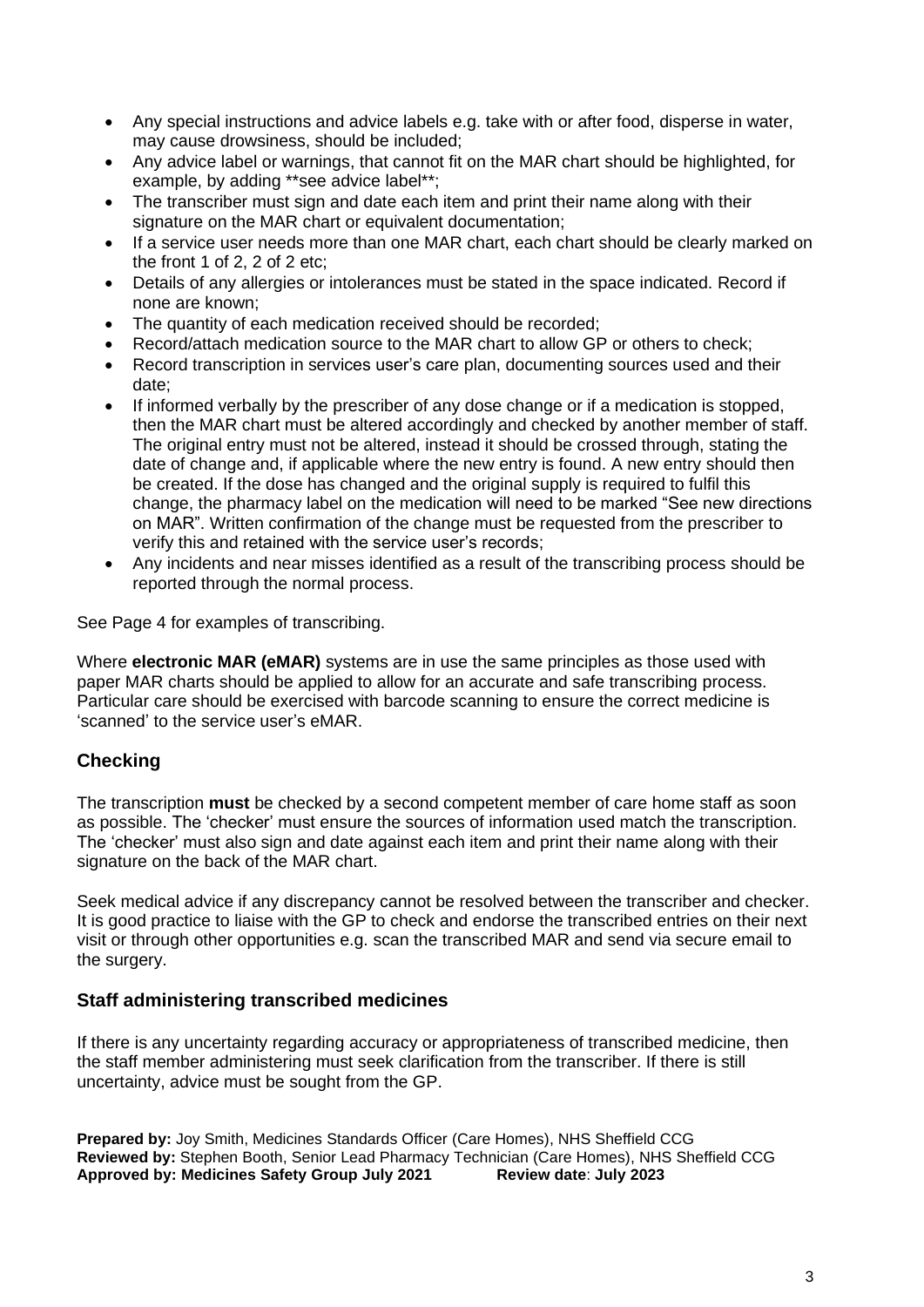## **Example 1: Acute Interim Supply**

Acute interim antibiotics should be transcribed as per below

**Medication Administration Record**

#### **Keep out of sight and reach of children 20 Flucloxacillin Capsules 500 mg**

**ONE** to be taken **FOUR** times a day for 5 days

Space the doses evenly throughout the day. Keep taking this medicine until the course is finished, unless you are told to stop. Take this medicine when your stomach is empty. This means an hour before food or 2 hours after food

<span id="page-3-0"></span>

|                                      |                   |                                                 |                                       | medicine until the course is imistied, unless you are told to stop.                                    |                          |  |  |  |  |  |  |  |  |  |  |
|--------------------------------------|-------------------|-------------------------------------------------|---------------------------------------|--------------------------------------------------------------------------------------------------------|--------------------------|--|--|--|--|--|--|--|--|--|--|
| Name ANNETTE CURTAIN                 |                   | <b>DOB</b><br>25/12/1923                        | <b>Allergies</b><br><b>NONE KNOWN</b> | Take this medicine when your stomach is empty. This means an<br>hour before food or 2 hours after food |                          |  |  |  |  |  |  |  |  |  |  |
| <b>Address WUTHERING HEIGHTS</b>     |                   |                                                 |                                       | <b>Annette Curtain</b>                                                                                 | 03/06/2020               |  |  |  |  |  |  |  |  |  |  |
| Room number care home 3              |                   |                                                 |                                       |                                                                                                        |                          |  |  |  |  |  |  |  |  |  |  |
| <b>Doctor Dr ZHIVAGO</b>             | <b>Start date</b> | <b>End date</b>                                 | <b>Start day</b>                      |                                                                                                        | <b>Toytown Pharmacy,</b> |  |  |  |  |  |  |  |  |  |  |
|                                      | 03/06/2020        | 07/06/2020                                      | Wednesday                             |                                                                                                        | Noddy Hill, tel 1234567  |  |  |  |  |  |  |  |  |  |  |
|                                      | Commencing<br>Wk1 | Wk <sub>2</sub>                                 | Wk3                                   | W.                                                                                                     |                          |  |  |  |  |  |  |  |  |  |  |
|                                      | $3$ 4 $5$         | $6 \overline{6}$<br>7<br>8 <sup>1</sup><br>9    |                                       |                                                                                                        |                          |  |  |  |  |  |  |  |  |  |  |
| <b>Medication profile</b>            | Time:dose         |                                                 | Start date matches current cycle      |                                                                                                        |                          |  |  |  |  |  |  |  |  |  |  |
| Flucloxacillin 500mg                 | 7:30<br>AM        |                                                 |                                       |                                                                                                        |                          |  |  |  |  |  |  |  |  |  |  |
| capsules                             | 11:30 AM          |                                                 |                                       |                                                                                                        |                          |  |  |  |  |  |  |  |  |  |  |
| ONE to be taken FOUR                 | <b>PM</b><br>3:30 |                                                 |                                       | 5 day course indicated, rest of the days blanked out                                                   |                          |  |  |  |  |  |  |  |  |  |  |
| times a day an hour                  | 7:30<br>PM        |                                                 |                                       |                                                                                                        |                          |  |  |  |  |  |  |  |  |  |  |
| before food or two hours             |                   |                                                 |                                       |                                                                                                        |                          |  |  |  |  |  |  |  |  |  |  |
| after food                           |                   |                                                 |                                       |                                                                                                        |                          |  |  |  |  |  |  |  |  |  |  |
| space doses evenly                   |                   |                                                 |                                       |                                                                                                        |                          |  |  |  |  |  |  |  |  |  |  |
| throughout the day                   |                   | Times on the MAR chart are away from meal times |                                       |                                                                                                        |                          |  |  |  |  |  |  |  |  |  |  |
| ** see advice label**                |                   |                                                 |                                       |                                                                                                        |                          |  |  |  |  |  |  |  |  |  |  |
| 03/06/2020<br>MB<br>JS<br>03/06/2020 |                   |                                                 |                                       |                                                                                                        |                          |  |  |  |  |  |  |  |  |  |  |
| Dr sig.<br>Carried<br>0              |                   | If there is no space to add printed names       |                                       |                                                                                                        |                          |  |  |  |  |  |  |  |  |  |  |
| forward                              |                   | then this should be recorded elsewhere          |                                       |                                                                                                        |                          |  |  |  |  |  |  |  |  |  |  |
| Commenced<br>Route                   | Rec'd<br>Quantity | so a clear audit trail is in place              |                                       | by                                                                                                     |                          |  |  |  |  |  |  |  |  |  |  |
| ORAL                                 | 20<br>JS          |                                                 |                                       |                                                                                                        |                          |  |  |  |  |  |  |  |  |  |  |